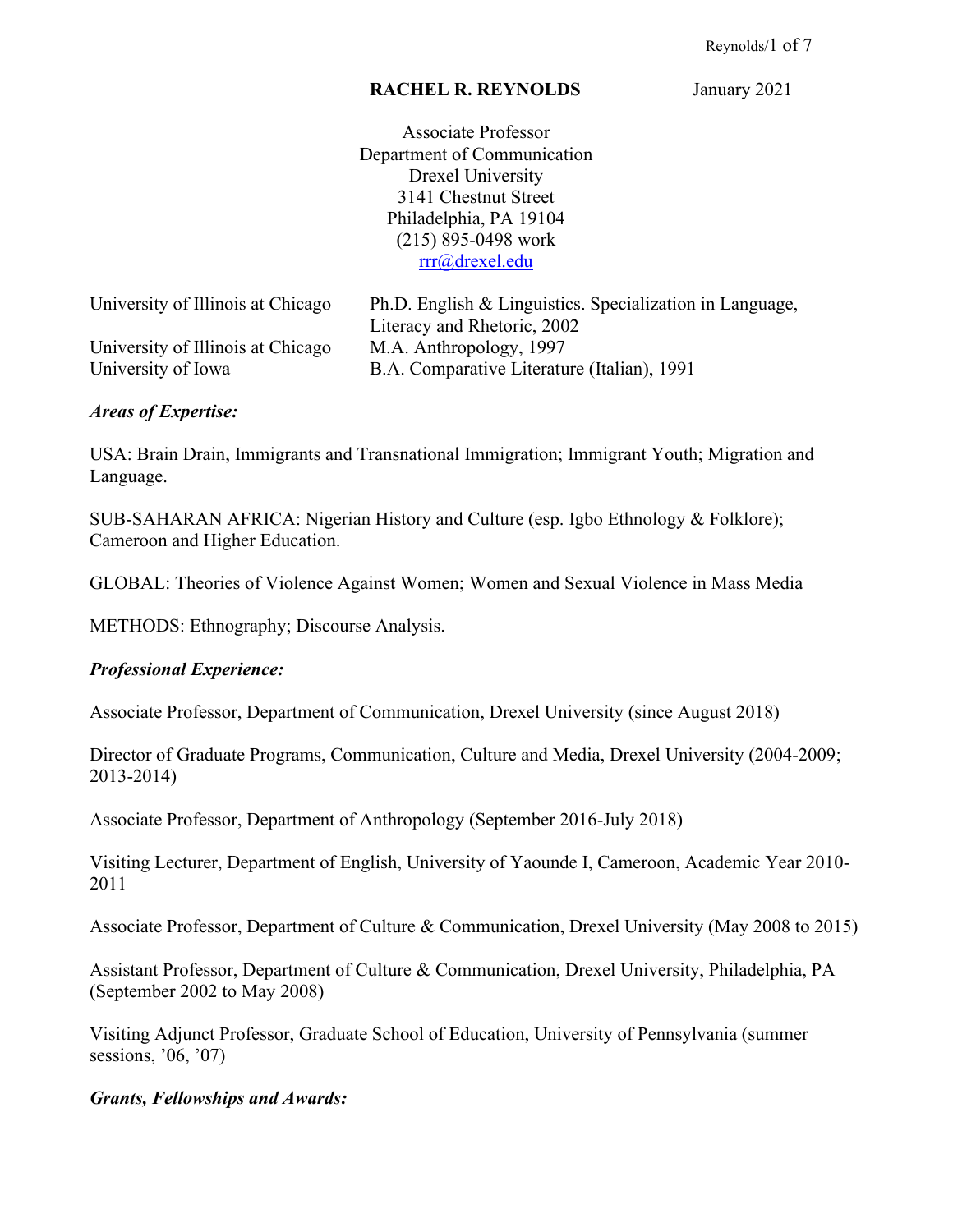| 2020      |  | ANA Foundation, Visiting Professor Program Invitee. June.                                    |  |
|-----------|--|----------------------------------------------------------------------------------------------|--|
| 2018-2019 |  | Regional Faculty Fellow. Wolf Humanities Center, University of Pennsylvania.                 |  |
|           |  | $(\$5,000)$                                                                                  |  |
| 2017-2018 |  | Visiting Professor. University of Rome, SAPIENZA. Department of Social and                   |  |
|           |  | Economic Sciences.                                                                           |  |
| 2010-11   |  | Fulbright Visiting Scholar. Department of English. University of Yaounde I,                  |  |
|           |  | Cameroon.                                                                                    |  |
| 2007-08   |  | Wenner-Gren Foundation (\$15,000). Co-Author, and Co-Organizer, with Cati Coe.               |  |
|           |  | Workshop on Anthropological Theory in Childhood and Migration (January 2008).                |  |
| 2007-08   |  | National Science Foundation (\$15,000). Co-Author, and Co-Organizer, with Cati Coe.          |  |
|           |  | Interdisciplinary Conference on Childhood and Migration (June 2008).                         |  |
| 2007      |  | Curriculum Development Grant, Speaker Series Development Grant, African Studies Center,      |  |
|           |  | University of Pennsylvania. (\$3,200).                                                       |  |
| 2006      |  | Faculty Excellence Award, College of Arts & Sciences, Drexel University                      |  |
| 2004      |  | Curriculum Development Grant, African Studies Center, University of Pennsylvania. (\$2,000). |  |
| 2003      |  | Drexel's School of Public Health for study of corner stores and food delivery in four        |  |
|           |  | Philadelphia neighborhoods. (\$4,000).                                                       |  |
| 2003      |  | International Visiting Scholar's Grant, African Studies Association, with Stephen Mwachofi   |  |
|           |  | Singo, Moi University. (\$4,000).                                                            |  |

- 2001 University-Wide Fellowship, University of Illinois at Chicago (\$15,000).
- 2001 Rue Bucher Award for Ethnographic Research, University of Illinois at Chicago (\$400).
- 2000 Department of English Dissertation Fellowship Award, University of Illinois at Chicago, Fall 2000 (\$5,000).
- 2000 Recipient of summer-long workshop fellowship award at Indiana University's Summer Institute on Oral Heritage and Indigenous Knowledge (declined).

# *Current Projects*

Representation of Rape in the #MeToo Era. Two Projects: Rape Myths and their Permutations in Mass Broadcast Fiction. And Rape and Kinship in the Social Imaginary.

Interviews in El Paso and Ciudad Juarez on the historical development of scholarship and activism during heightened periods of violence against women in *maquiladora* border cities.

Adapting Indian Culinary Experiences in the U.S.: Translation, Transliteration and Transculturation in Ethnic Entrepreneurs' Marketing Strategies.

# *Completed Projects*

- Ethnographic research in Cameroon contexts of higher and secondary education. Including interviews, classroom teaching and student advising, and participating in department life as a visiting faculty member at the University of Yaounde I. Academic Year 2010-2011.
- Advisory Board, and Photographer. PhilaPlace. A virtual tour of Philadelphia historical neighborhoods. Historical Society of Pennsylvania. 2007-2008
- Interview and survey research on heritage language learners at Drexel University and the University of Pennsylvania. Kathryn Howard, U Penn, Co-P.I. 2005 to 2006.
- Ethnographic research on intercultural communication and neighborhood relations between immigrants and native born, Philadelphia, PA 2003.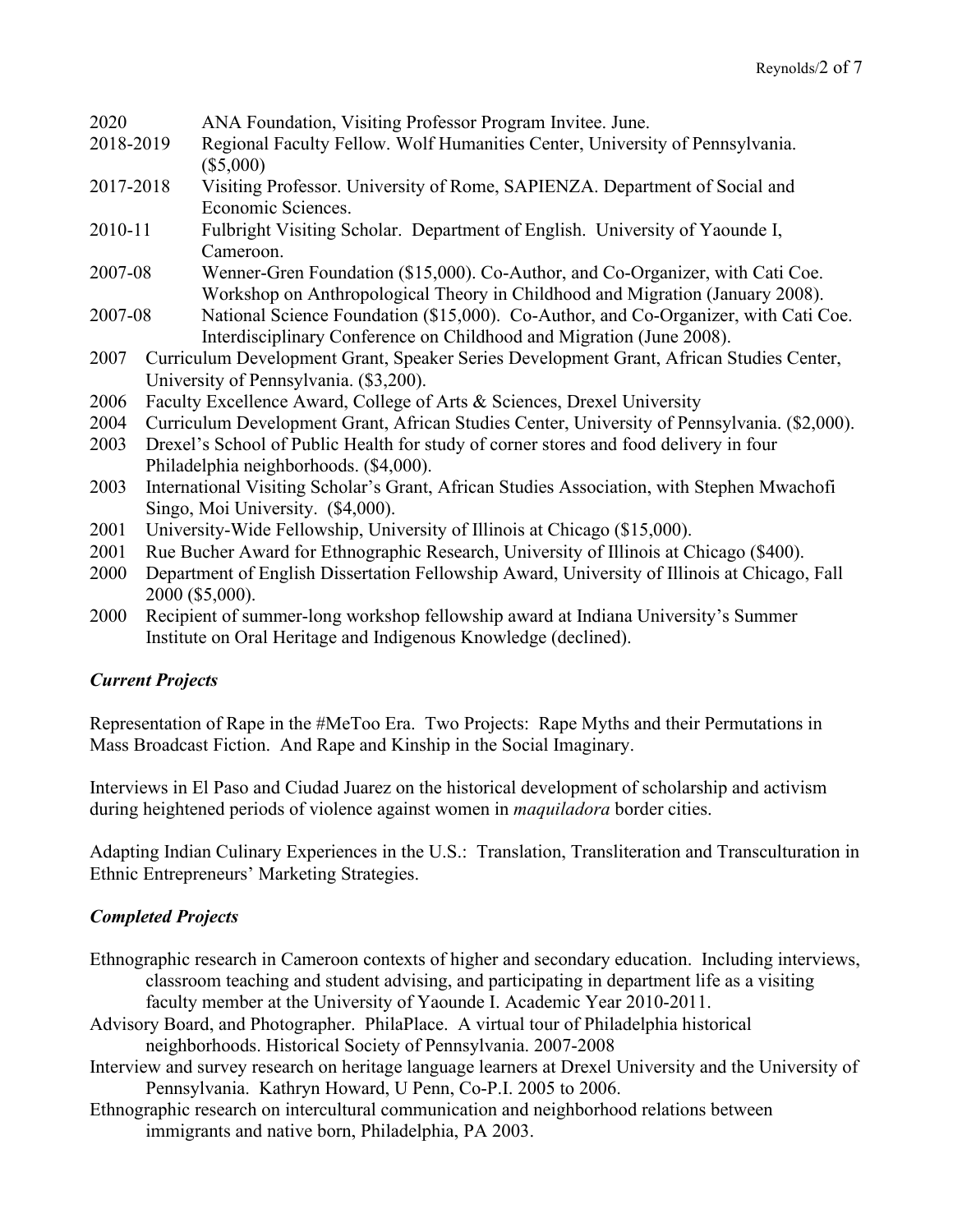Member of an immigrants' group for first generation Igbo immigrants to the United States, Chicago, IL. 1996-2002. Dissertation: "Welcome *Ndi Igbo*": West African Immigrants and the Rhetoric of Community Abroad.

### *Books and Edited Volumes*

*Essentials of Visual Interpretation,* Reynolds, Rachel and Greg Niedt. Routledge Press. January 2021.

Emerging Perspectives on Children in Migratory Circumstances: Selected Proceedings of the Working Group on Childhood and Migration June 2008 Conference. (2013). Rachel R. Reynolds, Cati Coe, Debbie Boehm, Joanna Dreby, Heather Rae Espinoza, Julia Meredith Hess (Eds.). Philadelphia, PA: Drexel University iDea Repository and the College of Arts and Sciences.

Everyday Ruptures: Children and Migration in Global Perspective. Cati Coe, Rachel R. Reynolds, Debbie Boehm, Julia Meredith Hess, Heather Rae Espinoza and Rachel R. Reynolds (Eds.). Nashville, KY: Vanderbilt University Press. 2011.

### *Book Chapters and Journal Publications (Refereed):*

Musso, Maria Giovanna, Proietti, Michele, and Reynolds, Rachel R. 2020. Towards an integrated approach to violence against women: persistence, specificity and complexity, *International Review of Sociology*, DOI: 10.1080/03906701.2020.1820140

El-Burki, Imaani and Reynolds, Rachel R. 2016. ""It's no secret that Justin wants to be black": Comedy Central's Justin Bieber Roast and Neoliberal Race Representation." In edited volume *Defining Identity and the Changing Scope of Culture in the Digital Age*, Alison Novak and Imaani El-Burki, Editors. Pp. 15-29.

El-Burki, Imaani, Porpora, Douglas V. and Reynolds, Rachel R. 2016. When Race Matters: What Newspaper Opinion Pieces Say about Race and Poverty. *Journal of International and Intercultural Communication.* 10: 1388-1404.

Reynolds, Rachel R. 2013. "Towards Understanding a Culture of Migration among Elite African Youth: Igbo College Students in the United States." In Kane, A. and Leedy, T. Migrations In and Out of Africa: Old Patterns and New Perspectives. Indiana University Press.

Howard, K., Reynolds, R., & Deák, J. "Heritage language learners and commonly and less commonly taught languages in two American universities." *The Journal of the National Council of Less Commonly Taught Languages.* Fall 2009, Volume 7: 1-44.

"Heritage Language Learners in First-Year Foreign Language Courses: A Report of General Data across Learner Subtypes." Rachel R. Reynolds, Kathryn Howard, Julia Deák. *Foreign Language Annals*. Summer 2009, Volume 42(2): 250-269.

**"**Igbo professional migratory orders, hometown associations and ethnicity in the USA" *Global Networks*, April 2009, Volume 9(2): 209-226

" 'Thank God my children are already grown up': Nigerian Women's Economic Roles and Transnational Migration." *International Migration.* December 2006, Volume 44(5) 167-188.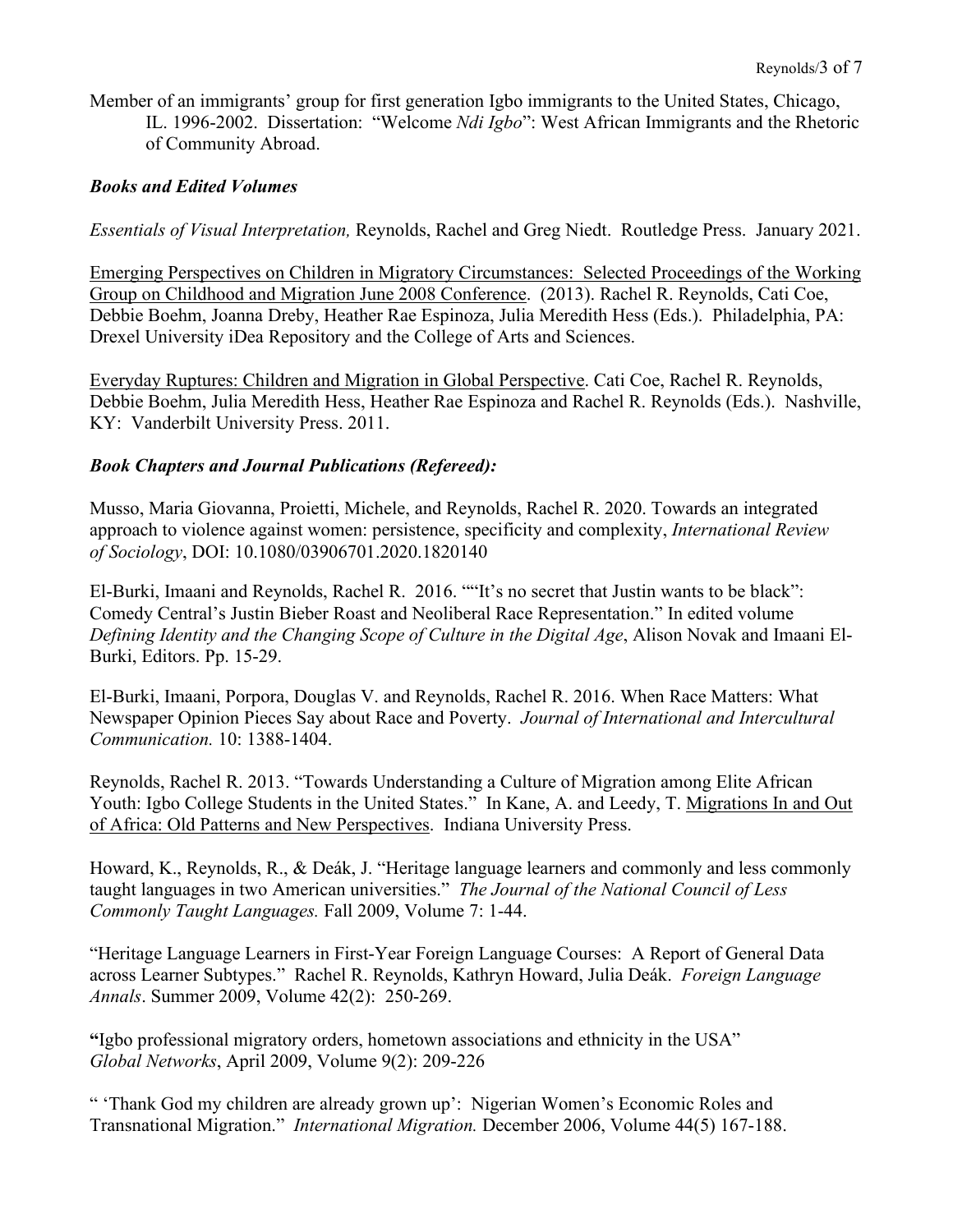"Immigration Geographies, Multilingual Immigrants and the Transmission of Minority Languages: Evidence from the Igbo Brain Drain." Andrea Tyler, ed., Language in use: Cognitive and Discourse Perspectives on Language and Language Learning (Georgetown Roundtable in Linguistics 2003). DC: Georgetown University Press. 2005, pp. 214-223.

"We are not surviving, we are managing": The Constitution of a Nigerian Diaspora along the Contours of Global Economy." *City and Society*. 2004, Volume 16(1): 15-37.

Reynolds, Rachel and Scott Youngstedt. "Globalization and African Ethnoscapes:Contrasting Nigerien Hausa and Nigerian Igbo Migratory Orders in the U.S." *City and Society.* 2004, Volume 16, Number 1, pp. 5-13.

Marcia Farr and Rachel Reynolds. Introduction to Ethnolinguistic Chicago: Language and Literacy in Chicago Neighborhoods. Hillsdale, NJ: Erlbaum Publishing. 2003, pp. 3-32.

" 'Bless this little time we stayed here': Prayers of Invocation as Mediation of Immigrant Experience among Nigerians in Chicago." In Marcia Farr, ed. Ethnolinguistic Chicago: Language and Literacy in Chicago Neighborhoods. Hillsdale, NJ: Erlbaum Publishing. 2003, pp. 161-188.

An African Brain Drain: Nigerian (Igbo) Decisions to Immigrate to the U.S. *Review of African Political Economy*. July 2002, Volume 29(92): 273-284.

# *Conferences and Workshops Organized:*

Emerging Perspectives on Children in Migratory Circumstances. Principal Organizer, with Cati Coe, Julia Meredith Hess, Joanna Dreby, Heather Rae-Espinoza and Deborah Boehm. The Working Group on Childhood and Migration. Drexel University, Philadelphia. (June 20-22, 2008)

Wenner-Gren Workshop on Childhood and Migration. Co-Organizer, with Cati Coe. New York City (January 3-5, 2008)

# *Recent and Upcoming Conference Participation:*

Rendering an Indian Experience Visible? Adapting Indian Culinary Experiences in the U.S. Paper presentation at Popular and American Culture Association. Online due to COVID, June 2-5, 2021

H(anger)s, Incest, and Heartbeats: Emerging Discourses of Rape Politics Online. Presentation with Sreyashi Mukherjee at Mid-Atlantic Popular and American Culture Association, Atlantic City, November 7-11, 2019.

Violence, Voice, and Victimhood: Activism and Social Justice in the Face of Survivorship. Roundtable Participant. National Communication Association. Baltimore, MD. November 14-17, 2019.

Conference Panel (Organizer). The Evolving Portrayal of Heterosexual Rape in Popular Visual Narrative. Popular Culture Association. Popular Culture Association. Washington, DC. April 17-20, 2019.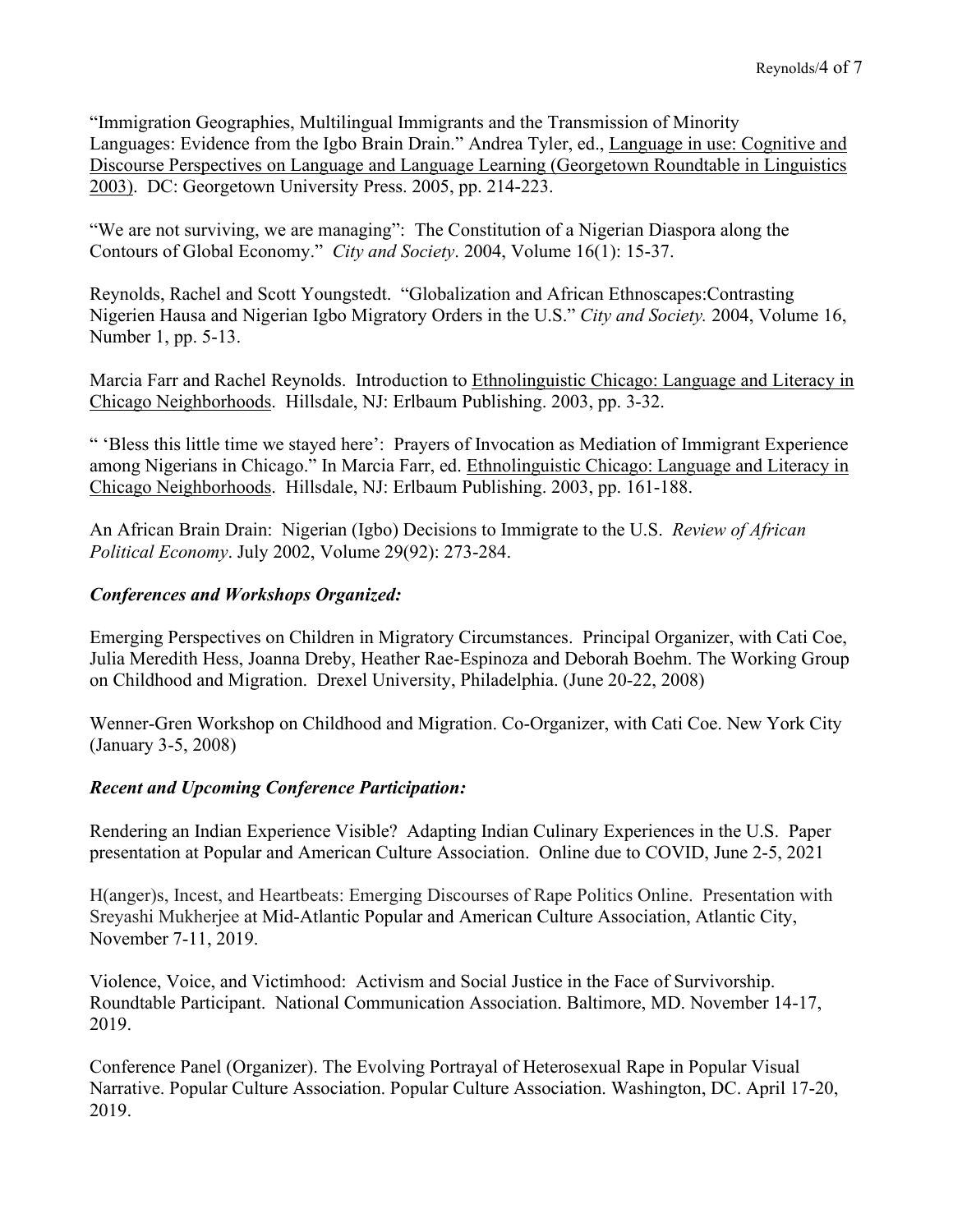Heterosexual Rape Myths in Popular Television: Proliferation, Mutation and Audience. Paper presented at Popular Culture Association. Washington, DC. April 17-20, 2019.

Scenes of Violence Against Women in Contemporary Visual Narrative. Paper presented at Drexel Sex and Gender Research Forum. Drexel. March 13, 2019.

Do the Top 20 Television Shows Contribute to Rape Myth? Content Analysis and Discourse Analysis of Scenes of Violence Against Women. Presentation at Mid-Atlantic Popular and American Culture Association, Atlantic City, November 8-10, 2018.

### *Dissertations Directed:*

Imaani El-Burki, 2012, *How We Understand the Poor: "Culture of Poverty" in the Contemporary Public Sphere* (Co directed with Doug Porpora)

Robert DeVito, 2012, *Framing "Energy Independence*"

Seif Sekalala, 2015, *Narratives and Discourses of Rwandan Former Refugees and Genocide Survivors in the USC-Shoah Archive and Western Newspapers.*

Choudhary, Wajeeha, November 2016, *Celebration and Rescue: Mass Media Portrayals of Malala Yousafzai as Muslim Woman Activist*

Niedt, Gregory, May 2019, Linguistic Landscapes of South Philadelphia's Italian Market

### **Research Review**

*Economic and Social Research Council*, final report evaluation, May 2009 *National Science Foundation,* mid-point evaluation team leader, PIRE program, May 2008 USA--Israel Binational Science Foundation, January 2015

### **Peer Reviewer**

*African Studies Quarterly African Studies Review Identities: Global Studies in Culture & Power Research in the Teaching of English Public Works Management and Policy International Political Science Review CODESRIA Book Series Global Networks Journal of Ethnic and Migration Studies International Migration Language Policy Canadian Journal of African Studies International Journal of African Historical Studies Journal of Modern African Studies Journal of Comparative Policy Analysis Children's Geographies Journal of Communication Inquiry Book Review University of Chicago Press*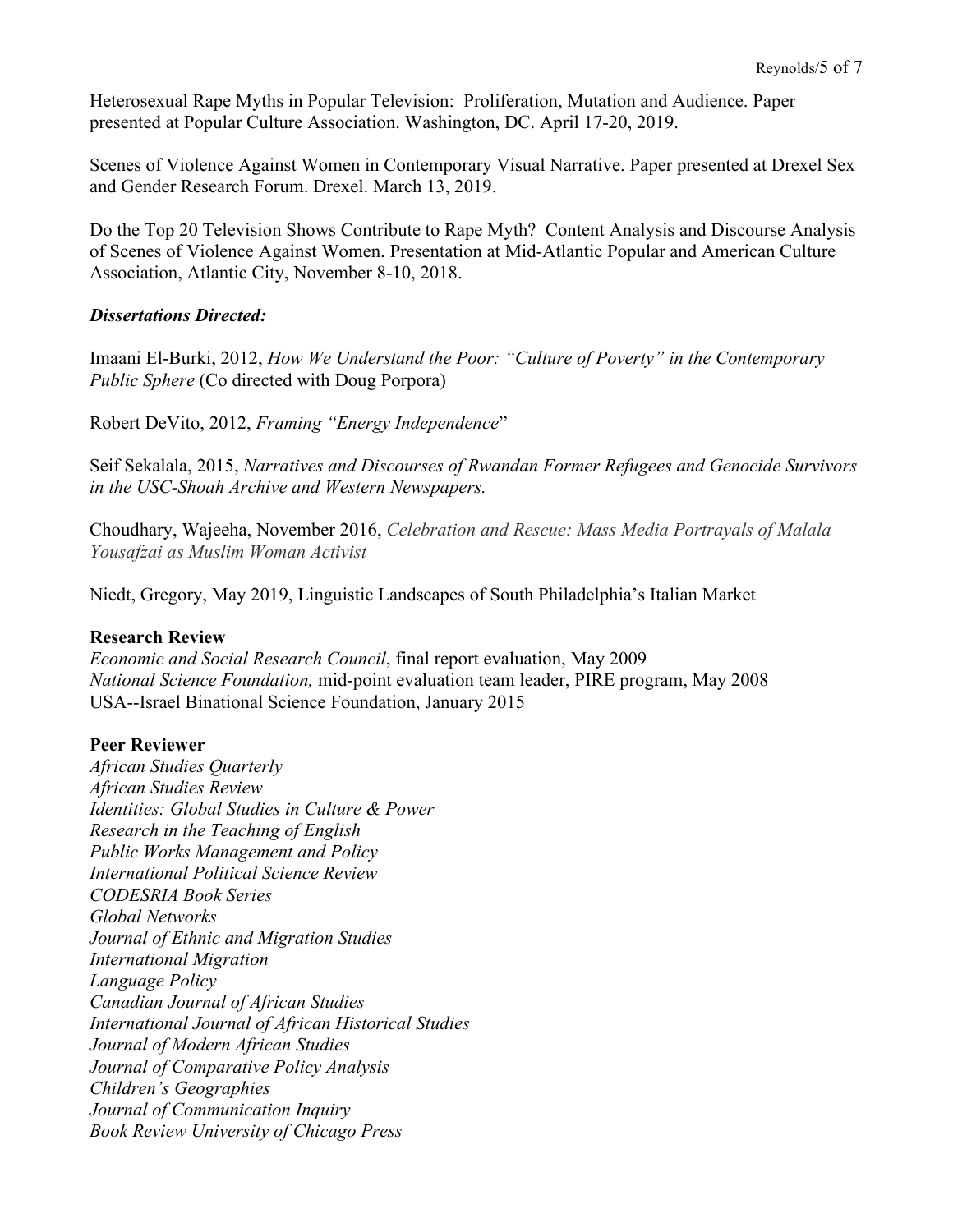### *Book Review Rutgers University Press*

Textbook Reviews *Intercultural Communication,*3rd Edition, By James Neuliep *Intercultural Communication* textbook review for Pearson Education. *Language & Society* textbook review for Routledge.

### Professional Memberships

African Studies Association American Anthropological Association (Linguistic Anthropology; Society for Urban, National and Transnational Anthropology; Committee on Refugees & Immigrants; Society for the Anthropology of North America) National Communication Association International Communication Association Popular Culture/American Studies Association Mid-Atlantic Popular and America Studies Association

### *Teaching Experience at Drexel University:*

Anth 101: Introduction to Anthropology Anth 112: Language, Culture and Cognition Anth 212: Imagining Africa Anth 250: Ethnography of Immigration Anth 350: Anthropology of Language Com 111: Principles of Communication Com 342: English Worldwide Com 345: Intercultural Communication Com 355: Ethnography of Communication Com 380: (Special Topics) Media and Diversity Com 380/Com 690: (Special Topics) Communication Writing Workshop Com 380/Afas 295: (Special Topics) Africa and the Media Com 500: Introduction to Graduate Research in Communication Com 690 and Com 804: (Special Topics) Discourse Analysis Com 690: (Special Topics) Reading, Writing, Work Com 703: Communication Theory II: Semiotics and Discourse Com 804: Seminar in Ethnographic Methods GST 101: Becoming Global: Language & Cultural Context Ias 390: (Special Topics) American Diversity in Comparative Perspective\* Ling 101: Intro to Linguistics Ling 102: Language and Society Soc 210: Race and Ethnic Relations Soc 380: (Special Topics) African Immigration to North America

\*Fulbright funded social policy course for visiting European students of color.

### *Teaching Experience at University of Pennsylvania:*

Education Graduate Course: Language as Every Day Performance

# *Teaching Experience at University of Illinois at Chicago:*

Anthropology 105: Hominid Evolution (Lab Sections)